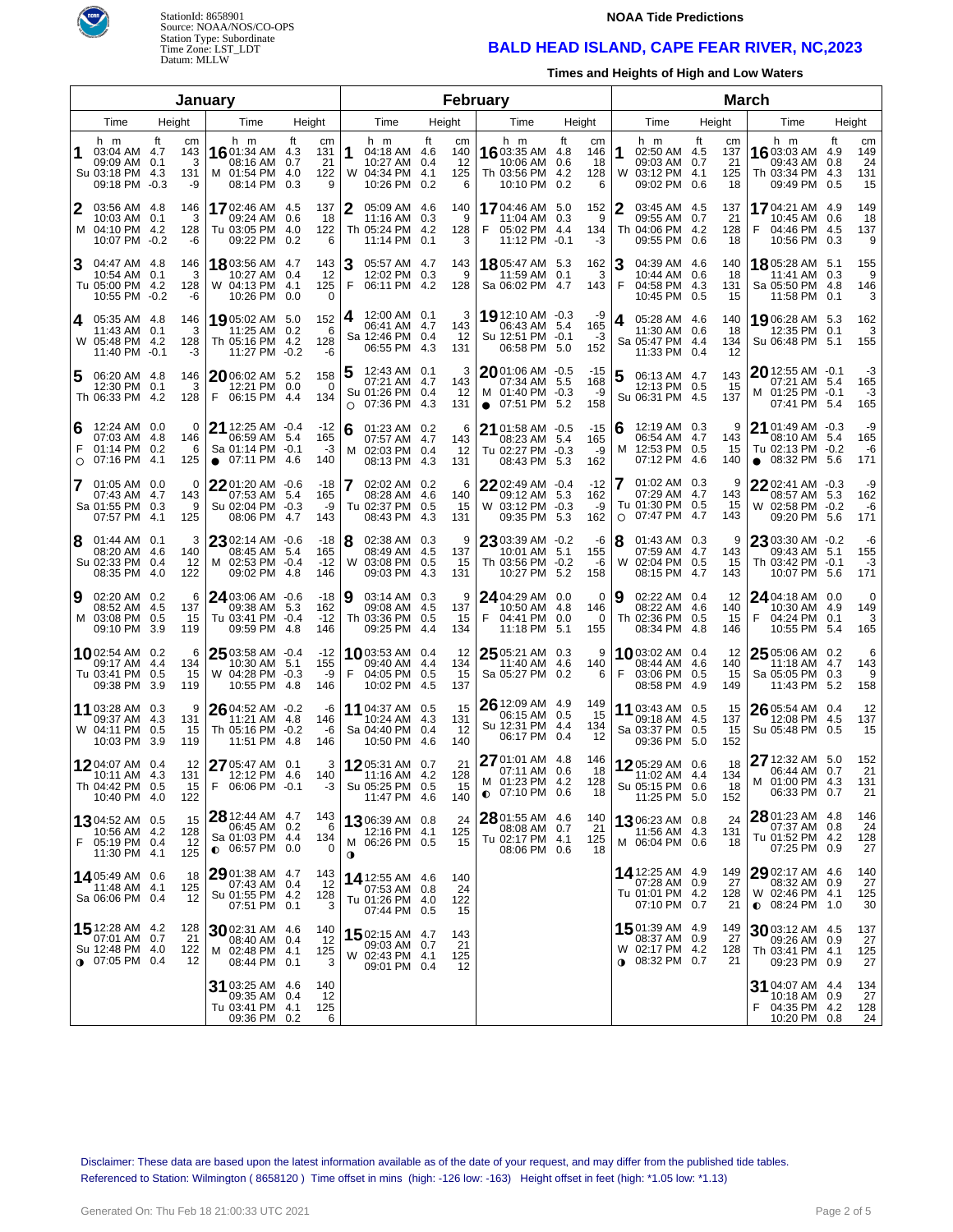

# StationId: 8658901 Source: NOAA/NOS/CO-OPS Station Type: Subordinate Time Zone: LST\_LDT Datum: MLLW

#### **NOAA Tide Predictions**

# **BALD HEAD ISLAND, CAPE FEAR RIVER, NC,2023**

**Times and Heights of High and Low Waters**

|                        |                                                                       |                                           | April                                                                             |                                               |             |                                                                           |      | May                          |                                                                                 |            |                              |                                                                            | June                               |                                                                                    |    |                                   |
|------------------------|-----------------------------------------------------------------------|-------------------------------------------|-----------------------------------------------------------------------------------|-----------------------------------------------|-------------|---------------------------------------------------------------------------|------|------------------------------|---------------------------------------------------------------------------------|------------|------------------------------|----------------------------------------------------------------------------|------------------------------------|------------------------------------------------------------------------------------|----|-----------------------------------|
| Time<br>Height<br>Time |                                                                       |                                           | Height                                                                            |                                               | Time        | Height                                                                    |      | Time                         | Height                                                                          |            | Time                         | Height                                                                     | Time                               | Height                                                                             |    |                                   |
|                        | h m<br>05:01 AM 4.5<br>11:06 AM<br>Sa 05:28 PM 4.4<br>11:13 PM 0.7    | ft<br>cm<br>137<br>0.8<br>24<br>134<br>21 | h m<br>16 05:07 AM 5.0<br>11:16 AM<br>Su 05:35 PM 5.0<br>11:41 PM 0.1             | ft<br>cm<br>152<br>0.1<br>3<br>152<br>3       | 11          | h m<br>05:06 AM 4.3<br>11:07 AM 0.6<br>M 05:42 PM 4.5<br>11:31 PM 0.7     | ft   | cm<br>131<br>18<br>137<br>21 | h m<br>16 05:36 AM 4.7<br>11:38 AM -0.3<br>Tu 06:11 PM 5.3                      | ft         | cm<br>143<br>-9<br>162       | h m<br>1<br>05:51 AM 4.0<br>11:51 AM<br>Th 06:31 PM 4.9                    | ft<br>cm<br>122<br>0.2<br>6<br>149 | h m<br>16 12:49 AM 0.0<br>06:49 AM 4.2<br>F<br>12:45 PM -0.3<br>07:23 PM 5.2       | ft | cm<br>0<br>128<br>-9<br>158       |
| 2                      | 05:52 AM 4.5<br>11:52 AM<br>Su 06:17 PM 4.6                           | 137<br>0.7<br>21<br>140                   | 1706:03 AM 5.1<br>12:07 PM -0.1<br>M 06:31 PM 5.3                                 | 155<br>-3<br>162                              | 2           | 05:54 AM 4.3<br>11:51 AM 0.5<br>Tu 06:27 PM 4.8                           |      | 131<br>-15<br>146            | 17 12:18 AM 0.0<br>06:27 AM 4.7<br>W 12:27 PM -0.3<br>07:00 PM 5.5              |            | $\Omega$<br>143<br>-9<br>168 | 12:47 AM 0.4<br>06:39 AM 4.0<br>F<br>12:40 PM 0.2<br>07:15 PM              | 12<br>122<br>6<br>5.1<br>155       | 17 01:38 AM 0.0<br>07:37 AM 4.2<br>Sa 01:31 PM -0.1<br>08:07 PM 5.2                |    | $\mathbf 0$<br>128<br>$-3$<br>158 |
|                        | 12:04 AM 0.6<br>06:38 AM 4.6<br>M 12:35 PM 0.6<br>07:02 PM            | 18<br>140<br>18<br>-4.7<br>143            | 18 12:38 AM 0.0<br>06:54 AM 5.1<br>Tu 12:57 PM -0.2<br>07:22 PM                   | 0<br>155<br>-6<br>5.6<br>171                  |             | 12:23 AM 0.6<br>06:37 AM 4.3<br>W 12:34 PM 0.4<br>07:08 PM                | 5.0  | 18<br>131<br>12<br>152       | 1801:11 AM -0.1<br>07:15 AM 4.6<br>Th 01:14 PM -0.3<br>07:46 PM 5.5             |            | -3<br>140<br>-9<br>168       | 01:39 AM 0.3<br>07:25 AM 4.1<br>Sa 01:30 PM 0.1<br>07:58 PM 5.3            | 9<br>125<br>3<br>162               | 1802:25 AM 0.0<br>08:23 AM 4.1<br>Su 02:14 PM 0.0<br>$\bullet$ 08:49 PM 5.0        |    | $\mathbf 0$<br>125<br>0<br>152    |
| 4                      | 12:52 AM 0.5<br>07:19 AM 4.6<br>Tu 01:16 PM 0.6<br>07:42 PM           | 15<br>140<br>18<br>-4.9<br>149            | 1901:31 AM -0.1<br>07:43 AM 5.1<br>W 01:43 PM -0.2<br>08:10 PM                    | -3<br>155<br>-6<br>5.7<br>174                 | 4           | 01:13 AM 0.4<br>07:17 AM 4.3<br>Th 01:16 PM 0.4<br>07:45 PM               | 5.1  | 12<br>131<br>12<br>155       | 1902:01 AM -0.1<br>08:02 AM 4.5<br>F<br>01:59 PM -0.1<br>$\bullet$ 08:30 PM 5.5 |            | -3<br>137<br>-3<br>168       | 02:30 AM 0.1<br>08:11 AM 4.1<br>Su 02:21 PM 0.0<br>08:44 PM<br>$\circ$     | 3<br>125<br>$\Omega$<br>5.3<br>162 | 1903:09 AM 0.1<br>09:08 AM 4.0<br>02:55 PM 0.2<br>M<br>09:30 PM 4.9                |    | 3<br>122<br>6<br>149              |
|                        | 01:38 AM 0.4<br>07:56 AM 4.6<br>W 01:54 PM 0.5<br>08:17 PM            | 12<br>140<br>15<br>5.0<br>152             | $20$ 02:22 AM $-0.1$<br>08:29 AM 5.0<br>Th 02:28 PM -0.1<br>08:55 PM<br>$\bullet$ | -3<br>152<br>$-3$<br>5.7<br>174               | 5<br>F<br>O | 02:01 AM 0.4<br>07:55 AM 4.3<br>01:58 PM 0.4<br>08:19 PM                  | 5.3  | 12<br>131<br>12<br>162       | 2002:48 AM 0.0<br>08:48 AM 4.4<br>Sa 02:41 PM 0.1<br>09:13 PM                   | 5.3        | 0<br>134<br>3<br>162         | 5<br>03:20 AM 0.1<br>09:00 AM 4.1<br>03:12 PM 0.0<br>м<br>09:34 PM         | 3<br>125<br>0<br>5.3<br>162        | 2003:51 AM 0.2<br>09:53 AM 3.9<br>Tu 03:33 PM 0.3<br>10:09 PM 4.7                  |    | 6<br>119<br>9<br>143              |
| 6<br>$\circ$           | 02:22 AM 0.4<br>08:27 AM<br>Th 02:30 PM 0.5<br>08:46 PM               | 12<br>-4.6<br>140<br>15<br>5.1<br>155     | 21 03:10 AM 0.0<br>09:15 AM 4.8<br>F<br>03:11 PM 0.0<br>09:39 PM                  | 0<br>146<br>0<br>5.6<br>171                   | 6           | 02:49 AM 0.3<br>08:31 AM 4.3<br>Sa 02:40 PM 0.3<br>08:53 PM               | 5.3  | 9<br>131<br>9<br>162         | 21 03:33 AM 0.1<br>09:33 AM 4.2<br>Su 03:22 PM 0.2<br>09:54 PM                  | 5.1        | 3<br>128<br>6<br>155         | 04:10 AM 0.0<br>6<br>09:56 AM 4.1<br>Tu 04:04 PM 0.0<br>10:31 PM           | 0<br>125<br>0<br>5.2<br>158        | 21 04:30 AM 0.3<br>10:38 AM 3.8<br>W 04:09 PM 0.4<br>10:47 PM 4.5                  |    | 9<br>116<br>12<br>137             |
| 7<br>F                 | 03:06 AM 0.4<br>08:55 AM 4.5<br>03:06 PM 0.5<br>09:10 PM              | 12<br>137<br>15<br>-5.2<br>158            | 22 03:56 AM 0.1<br>10:01 AM<br>Sa 03:52 PM<br>10:23 PM                            | 3<br>-4.6<br>140<br>0.2<br>6<br>-5.4<br>165   |             | 03:36 AM 0.3<br>09:10 AM 4.3<br>Su 03:24 PM 0.3<br>09:33 PM               | 5.3  | 9<br>131<br>9<br>162         | 22 04:17 AM 0.3<br>10:19 AM 4.1<br>M 04:00 PM 0.4<br>10:37 PM                   | 4.9        | 9<br>125<br>12<br>149        | 05:00 AM 0.0<br>10:59 AM 4.1<br>04:58 PM 0.0<br>W<br>11:33 PM              | 0<br>125<br>0<br>5.1<br>155        | 22 05:07 AM 0.4<br>11:24 AM 3.7<br>Th 04:45 PM 0.5<br>11:24 PM 4.4                 |    | 12<br>113<br>15<br>134            |
| 8                      | 03:50 AM 0.4<br>09:25 AM 4.5<br>Sa 03:42 PM<br>09:40 PM               | 12<br>137<br>0.5<br>15<br>5.3<br>162      | 23 04:41 AM 0.3<br>10:48 AM<br>Su 04:31 PM<br>11:08 PM                            | 9<br>-4.4<br>134<br>15<br>0.5<br>5.1<br>155   | 18          | 04:24 AM 0.3<br>09:57 AM 4.2<br>M 04:11 PM 0.3<br>10:23 PM                | 5.3  | 9<br>128<br>9<br>162         | 23 04:59 AM 0.4<br>11:07 AM 4.0<br>Tu 04:37 PM 0.6<br>11:20 PM                  | 4.7        | 12<br>122<br>18<br>143       | 8<br>05:52 AM -0.1<br>12:04 PM 4.2<br>Th 05:56 PM 0.1                      | -3<br>128<br>3                     | 23 05:43 AM 0.4<br>12:10 PM 3.7<br>F.<br>05:23 PM 0.6                              |    | 12<br>113<br>18                   |
| 9                      | 04:35 AM 0.5<br>10:02 AM 4.4<br>Su 04:20 PM<br>10:21 PM               | 15<br>134<br>0.5<br>15<br>5.3<br>162      | 24 05:26 AM 0.5<br>11:37 AM<br>M 05:10 PM<br>11:55 PM                             | 15<br>-4.2<br>128<br>21<br>0.7<br>-4.9<br>149 | 9           | 05:14 AM 0.4<br>10:54 AM 4.2<br>Tu 05:03 PM 0.4<br>11:26 PM               | -5.2 | 12<br>128<br>12<br>158       | 24 05:40 AM 0.6<br>11:57 AM 3.9<br>W 05:14 PM 0.7                               |            | 18<br>119<br>21              | 12:34 AM 5.0<br>06:45 AM -0.1<br>F<br>01:08 PM 4.3<br>06:58 PM 0.2         | 152<br>-3<br>131<br>6              | 24 12:00 AM 4.3<br>06:18 AM 0.4<br>Sa 12:55 PM 3.8<br>06:08 PM 0.7                 |    | 131<br>12<br>116<br>21            |
|                        | 1005:23 AM 0.6<br>10:51 AM 4.3<br>M 05:05 PM<br>11:15 PM              | 18<br>131<br>0.6<br>18<br>5.2<br>158      | 25 06:12 AM 0.7<br>12:28 PM<br>Tu 05:51 PM                                        | 21<br>4.1<br>125<br>24<br>0.8                 |             | 1006:08 AM 0.4<br>12:03 PM 4.2<br>W 06:02 PM 0.4                          |      | 12<br>128<br>12              | 25 12:06 AM 4.5<br>06:22 AM 0.6<br>Th 12:47 PM 3.8<br>05:56 PM 0.8              |            | 137<br>18<br>116<br>24       | 1001:31 AM 4.9<br>07:39 AM -0.2<br>Sa 02:08 PM 4.5<br>$0.08:02$ PM 0.2     | 149<br>-6<br>137<br>6              | 25 12:38 AM 4.1<br>06:55 AM 0.4<br>Su 01:41 PM 3.9<br>07:04 PM 0.7                 |    | 125<br>12<br>119<br>21            |
|                        | 11 06:17 AM 0.7<br>11:52 AM<br>Tu 06:01 PM                            | 21<br>-4.2<br>128<br>21<br>0.7            | 26 12:45 AM 4.7<br>07:00 AM 0.8<br>W 01:21 PM 4.0<br>06:38 PM                     | 143<br>24<br>122<br>0.9<br>27                 |             | 11 12:36 AM 5.0<br>07:04 AM 0.4<br>Th 01:13 PM 4.2<br>07:08 PM 0.5        |      | 152<br>12<br>128<br>15       | $2612:53$ AM $4.3$<br>07:06 AM<br>F<br>01:38 PM<br>06:48 PM 0.8                 | 0.7<br>3.8 | 131<br>21<br>116<br>24       | 11 02:27 AM 4.7<br>08:34 AM -0.3<br>Su 03:06 PM 4.7<br>09:05 PM 0.2        | 143<br>-9<br>143<br>6              | $2601:22$ AM 4.0<br>07:37 AM 0.3<br>02:28 PM 4.0<br>M<br>08:11 PM 0.8<br>$\bullet$ |    | 122<br>9<br>122<br>24             |
|                        | 1212:23 AM 5.1<br>07:18 AM 0.8<br>W 01:06 PM 4.2<br>07:10 PM 0.7      | 155<br>24<br>128<br>21                    | 27 01:37 AM 4.5<br>07:51 AM 0.9<br>Th 02:14 PM 4.0<br>$Q$ 07:36 PM 1.0            | 137<br>27<br>122<br>30                        | F           | 1201:43 AM 4.9<br>08:03 AM 0.3<br>02:18 PM 4.4<br>$0.08:17$ PM 0.5        |      | 149<br>9<br>134<br>15        | 27 01:41 AM 4.2<br>07:52 AM 0.6<br>Sa 02:29 PM 3.9<br>$O$ 07:50 PM 0.9          |            | 128<br>18<br>119<br>27       | 1203:21 AM 4.6<br>09:27 AM -0.4<br>M 04:02 PM 4.9<br>10:06 PM 0.1          | 140<br>$-12$<br>149<br>3           | 27 02:12 AM 3.9<br>08:26 AM 0.3<br>Tu 03:17 PM 4.2<br>09:19 PM 0.8                 |    | 119<br>9<br>128<br>24             |
|                        | 1301:43 AM 5.0<br>08:21 AM 0.7<br>Th 02:20 PM 4.3<br>$0.08:26$ PM 0.7 | 152<br>21<br>131<br>21                    | $2802:30$ AM 4.4<br>08:43 AM 0.9<br>F 03:07 PM 4.0<br>08:39 PM 1.0                | 134<br>27<br>122<br>30                        |             | <b>13</b> 02:46 AM 4.9<br>09:00 AM 0.1<br>Sa 03:21 PM 4.6<br>09:23 PM 0.4 |      | 149<br>3<br>140<br>12        | 28 02:30 AM 4.1<br>08:40 AM 0.6<br>Su 03:19 PM 4.0<br>08:56 PM 0.9              |            | 125<br>18<br>122<br>27       | <b>13</b> 04:15 AM 4.5<br>10:19 AM -0.5<br>Tu 04:56 PM 5.0<br>11:03 PM 0.1 | 137<br>-15<br>152<br>3             | 28 03:07 AM 3.9<br>09:19 AM 0.2<br>W 04:09 PM 4.4<br>10:24 PM 0.7                  |    | 119<br>6<br>134<br>21             |
| F.                     | 14 02:57 AM 4.9<br>09:23 AM 0.6<br>03:30 PM 4.4<br>09:37 PM 0.5       | 149<br>18<br>134<br>15                    | 29 03:23 AM 4.3<br>09:33 AM 0.8<br>Sa 04:00 PM 4.2<br>09:40 PM 0.9                | 131<br>24<br>128<br>27                        |             | 14 03:45 AM 4.8<br>09:55 AM -0.1<br>Su 04:21 PM 4.8<br>10:25 PM 0.2       |      | 146<br>-3<br>146<br>6        | 29 03:20 AM 4.0<br>09:28 AM 0.5<br>M 04:09 PM 4.2<br>09:58 PM 0.8               |            | 122<br>15<br>128<br>24       | 14.05:08 AM 4.4<br>11:09 AM -0.5<br>W 05:48 PM 5.2<br>11:57 PM 0.0         | 134<br>-15<br>158<br>0             | 29 04:06 AM 3.8<br>10:16 AM 0.1<br>Th 05:02 PM 4.6<br>11:24 PM 0.5                 |    | 116<br>3<br>140<br>15             |
|                        | 1504:05 AM 5.0<br>10:21 AM<br>Sa 04:35 PM 4.7<br>10:42 PM 0.3         | 152<br>0.4<br>12<br>143<br>9              | $3004:15$ AM 4.3<br>10:21 AM 0.7<br>Su 04:52 PM 4.3<br>10:37 PM 0.8               | 131<br>21<br>131<br>24                        |             | 15 04:42 AM 4.8<br>10:48 AM -0.2<br>M 05:18 PM 5.1<br>11:23 PM 0.1        |      | 146<br>-6<br>155<br>3        | 30 04:11 AM 4.0<br>10:15 AM 0.4<br>Tu 04:59 PM 4.4<br>10:57 PM 0.7              |            | 122<br>12<br>134<br>21       | 1506:00 AM 4.3<br>11:58 AM -0.4<br>Th 06:37 PM 5.2                         | 131<br>-12<br>158                  | 30 05:06 AM 3.8<br>$11:13$ AM $0.1$<br>F 05:56 PM 4.9                              |    | 116<br>3<br>149                   |
|                        |                                                                       |                                           |                                                                                   |                                               |             |                                                                           |      |                              | 31 05:02 AM 4.0<br>11:03 AM 0.3<br>W 05:46 PM 4.7<br>11:53 PM 0.5               |            | 122<br>9<br>143<br>15        |                                                                            |                                    |                                                                                    |    |                                   |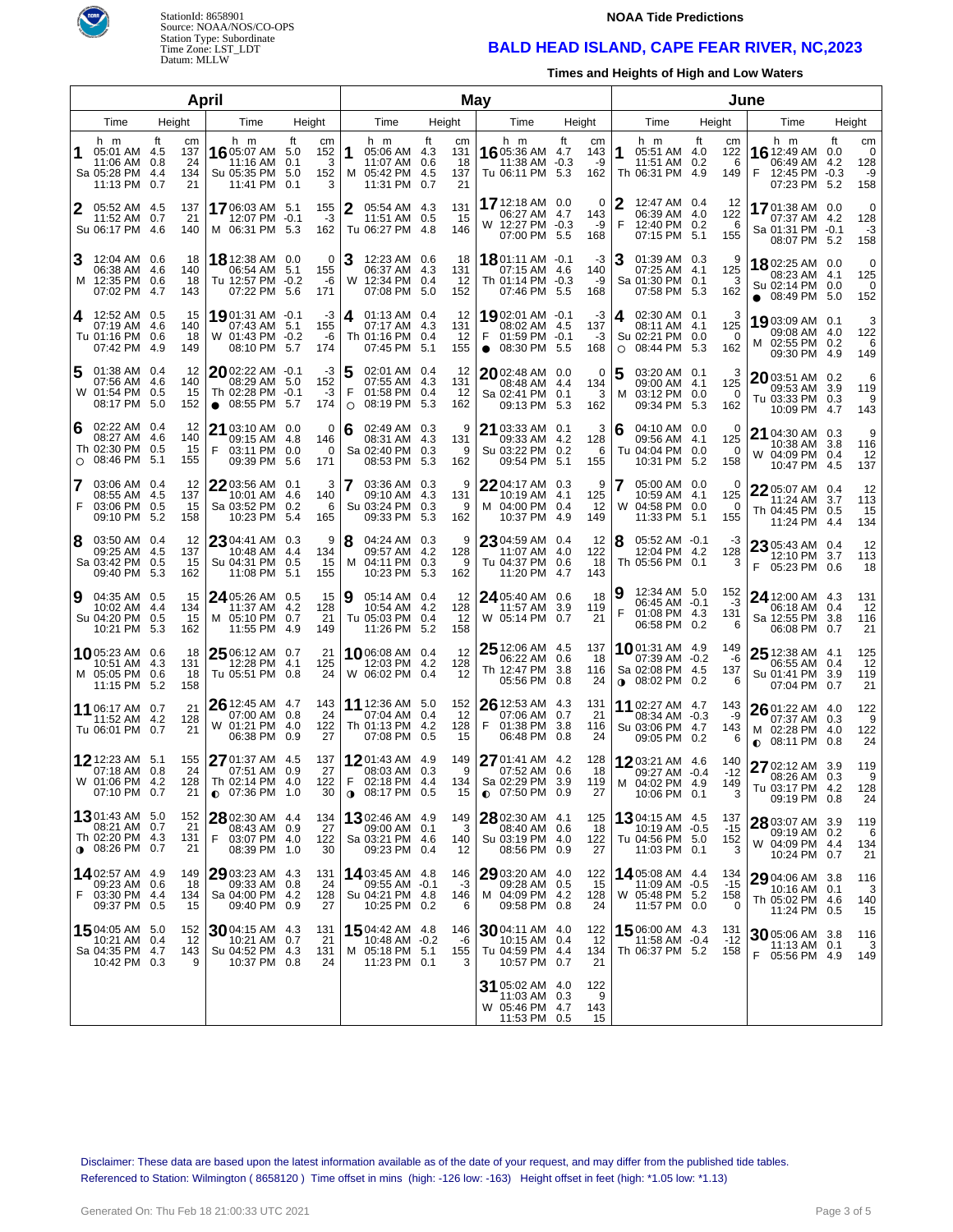



#### **NOAA Tide Predictions**

## **BALD HEAD ISLAND, CAPE FEAR RIVER, NC,2023**

**Times and Heights of High and Low Waters**

| July           |                                                                       |                         |                             |                                                                      |                           |                            |                | August                                                                |                  |                                    |         |                                                                               |                                |                            |                       |                                                                    |                    | September                    |                                                                                   |           |                              |
|----------------|-----------------------------------------------------------------------|-------------------------|-----------------------------|----------------------------------------------------------------------|---------------------------|----------------------------|----------------|-----------------------------------------------------------------------|------------------|------------------------------------|---------|-------------------------------------------------------------------------------|--------------------------------|----------------------------|-----------------------|--------------------------------------------------------------------|--------------------|------------------------------|-----------------------------------------------------------------------------------|-----------|------------------------------|
| Time<br>Height |                                                                       |                         | Time                        | Height                                                               |                           |                            | Time           |                                                                       | Height           |                                    | Time    |                                                                               | Height                         |                            | Time                  |                                                                    | Height             | Time                         |                                                                                   | Height    |                              |
| 1              | h m<br>12:22 AM 0.4<br>06:05 AM<br>Sa 12:11 PM<br>06:50 PM            | ft<br>3.9<br>0.0<br>5.1 | cm<br>12<br>119<br>0<br>155 | h m<br>16 01:13 AM 0.1<br>07:14 AM<br>Su 01:05 PM<br>07:45 PM        | ft<br>4.1<br>0.0<br>5.0   | cm<br>3<br>125<br>0<br>152 | 11<br>$\circ$  | h m<br>01:48 AM 0.0<br>07:41 AM<br>Tu 01:50 PM -0.3<br>08:22 PM       | ft<br>4.4<br>5.5 | cm<br>$\Omega$<br>134<br>-9<br>168 |         | h m<br>16 02:11 AM<br>08:20 AM<br>W 02:07 PM<br>$\bullet$ 08:40 PM            | ft<br>0.3<br>4.3<br>0.3<br>4.8 | cm<br>9<br>131<br>9<br>146 | 1<br>F                | h m<br>03:01 AM -0.3<br>09:15 AM<br>03:23 PM -0.3<br>09:42 PM 5.4  | ft<br>5.2          | сm<br>-9<br>158<br>-9<br>165 | h m<br>1602:48 AM 0.5<br>09:04 AM<br>Sa 03:04 PM 0.6<br>09:06 PM 4.7              | ft<br>4.7 | cm<br>15<br>143<br>18<br>143 |
| 2              | 01:17 AM 0.2<br>07:00 AM<br>Su 01:09 PM -0.1<br>07:42 PM 5.2          | 4.0                     | 6<br>122<br>$-3$<br>158     | 17 01:59 AM 0.1<br>08:00 AM<br>M 01:49 PM<br>08:27 PM<br>$\bullet$   | -4.0<br>0.1<br>-4.9       | 3<br>122<br>3<br>149       | 2              | 02:39 AM -0.2<br>08:37 AM 4.5<br>W 02:46 PM -0.4<br>09:14 PM          | 5.5              | -6<br>137<br>$-12$<br>168          |         | 1702:50 AM 0.4<br>09:01 AM 4.3<br>Th 02:47 PM 0.4<br>09:13 PM                 | 4.7                            | 12<br>131<br>12<br>143     | 2                     | 03:48 AM -0.3<br>10:10 AM<br>Sa 04:15 PM -0.1<br>10:32 PM 5.2      | 5.3                | -9<br>162<br>-3<br>158       | 1703:19 AM 0.5<br>09:26 AM 4.7<br>Su 03:42 PM 0.7<br>09:24 PM 4.6                 |           | 15<br>143<br>21<br>140       |
| $\circ$        | 02:10 AM 0.1<br>07:55 AM<br>M 02:05 PM -0.2<br>08:35 PM               | -4.1<br>5.3             | 3<br>125<br>-6<br>162       | 1802:42 AM 0.2<br>08:44 AM<br>Tu 02:31 PM<br>09:06 PM                | -4.0<br>0.2<br>4.8        | 6<br>122<br>6<br>146       | 3              | 03:28 AM -0.3<br>09:35 AM 4.7<br>Th 03:40 PM -0.4<br>10:07 PM         | -5.4             | -9<br>143<br>$-12$<br>165          | F       | 1803:24 AM<br>09:37 AM<br>03:24 PM 0.5<br>09:40 PM                            | 0.4<br>4.3<br>4.6              | 12<br>131<br>15<br>140     | З                     | 04:34 AM -0.3<br>11:04 AM<br>Su 05:07 PM 0.1<br>11:23 PM 4.9       | 5.3                | -9<br>162<br>3<br>149        | 18 03:47 AM 0.5<br>09:43 AM 4.8<br>M 04:22 PM 0.8<br>09:51 PM 4.5                 |           | 15<br>146<br>24<br>137       |
| 4              | $03:02$ AM $-0.1$<br>08:50 AM 4.2<br>Tu 02:59 PM -0.3<br>09:29 PM     | -5.3                    | -3<br>128<br>-9<br>162      | 1903:22 AM<br>09:27 AM<br>W 03:09 PM<br>09:42 PM                     | 0.3<br>-4.0<br>0.3<br>4.7 | 9<br>122<br>9<br>143       | 4<br>F         | $04:16$ AM $-0.4$<br>10:33 AM 4.8<br>04:33 PM -0.3<br>11:00 PM        | -5.2             | -12<br>146<br>-9<br>158            |         | 19 03:55 AM 0.4<br>10:06 AM<br>Sa 04:00 PM 0.6<br>09:57 PM                    | 4.3<br>-4.5                    | 12<br>131<br>18<br>137     | 4                     | 05:20 AM -0.2<br>11:59 AM<br>M 06:00 PM 0.3                        | 5.2                | -6<br>158<br>9               | 19 04:16 AM 0.5<br>10:14 AM 4.8<br>Tu 05:05 PM 0.9<br>10:30 PM 4.4                |           | 15<br>146<br>27<br>134       |
| 5              | 03:52 AM -0.2<br>09:49 AM 4.2<br>W 03:53 PM -0.3<br>10:25 PM          | - 5.3                   | -6<br>128<br>-9<br>162      | $20$ 03:59 AM<br>10:08 AM<br>Th 03:46 PM<br>10:14 PM                 | 0.3<br>3.9<br>0.4<br>4.5  | 9<br>119<br>12<br>137      | 5              | $05:03$ AM $-0.4$<br>11:32 AM 4.9<br>Sa 05:27 PM -0.1<br>11:52 PM 5.0 |                  | -12<br>149<br>$-3$<br>152          |         | 2004:23 AM 0.5<br>10:25 AM 4.3<br>Su 04:37 PM 0.7<br>10:22 PM 4.4             |                                | 15<br>131<br>21<br>134     |                       | 12:16 AM 4.7<br>06:07 AM<br>Tu 12:53 PM 5.1<br>06:56 PM            | 0.0<br>0.5         | 143<br>0<br>155<br>15        | 2004:50 AM 0.5<br>10:58 AM 4.9<br>W 05:55 PM 1.0<br>11:19 PM 4.3                  |           | 15<br>149<br>30<br>131       |
| 6              | $04:41$ AM $-0.3$<br>10:51 AM 4.3<br>Th 04:48 PM -0.2<br>11:22 PM     | 5.1                     | -9<br>131<br>-6<br>155      | 21 04:32 AM 0.4<br>10:47 AM<br>F<br>04:21 PM<br>10:39 PM             | 3.9<br>0.4<br>-4.4        | 12<br>119<br>12<br>134     | 6              | 05:51 AM -0.4<br>12:29 PM 4.9<br>Su 06:23 PM 0.1                      |                  | $-12$<br>149<br>3                  |         | 21 04:49 AM 0.4<br>10:51 AM 4.4<br>M 05:18 PM 0.8<br>10:59 PM                 | 4.4                            | 12<br>134<br>24<br>134     | 6<br>W<br>$\mathbf 0$ | 01:09 AM 4.5<br>06:57 AM<br>01:47 PM<br>07:53 PM                   | 0.2<br>5.0<br>0.7  | 137<br>6<br>152<br>21        | 21 05:34 AM 0.6<br>11:54 AM 4.9<br>Th 06:56 PM 1.1                                |           | 18<br>149<br>34              |
|                | 05:30 AM -0.4<br>11:53 AM 4.5<br>F 05:44 PM -0.1                      |                         | $-12$<br>137<br>-3          | $22$ 05:02 AM 0.4<br>11:23 AM<br>Sa 04:57 PM<br>11:03 PM             | 3.9<br>0.5<br>-4.3        | 12<br>119<br>15<br>131     | M              | 12:45 AM 4.7<br>06:40 AM -0.3<br>01:24 PM 4.9<br>07:21 PM             | 0.3              | 143<br>-9<br>149<br>9              |         | 22 05:19 AM 0.4<br>11:32 AM<br>Tu 06:07 PM 0.9<br>11:47 PM 4.2                | 4.5                            | 12<br>137<br>27<br>128     |                       | 02:03 AM 4.3<br>07:51 AM 0.4<br>Th 02:41 PM 4.9<br>08:50 PM        | 0.7                | 131<br>12<br>149<br>21       | 22 12:18 AM 4.2<br>06:31 AM 0.6<br>F<br>01:03 PM 4.8<br>08:05 PM 1.1<br>$\bullet$ |           | 128<br>18<br>146<br>34       |
| 8              | 12:17 AM 5.0<br>06:20 AM -0.4<br>Sa 12:52 PM<br>06:43 PM              | -4.6<br>0.0             | 152<br>$-12$<br>140<br>0    | 23 05:31 AM 0.3<br>11:56 AM 4.0<br>Su 05:39 PM<br>11:39 PM           | 0.6<br>-4.2               | 9<br>122<br>18<br>128      | 8<br>$\bullet$ | 01:37 AM 4.5<br>07:32 AM -0.2<br>Tu 02:18 PM 4.9<br>08:20 PM          | 0.4              | 137<br>-6<br>149<br>12             |         | 23 05:59 AM 0.4<br>12:24 PM 4.6<br>W 07:09 PM 1.0                             |                                | 12<br>140<br>30            | 8<br>F                | 02:57 AM 4.2<br>08:47 AM<br>03:35 PM<br>09:46 PM                   | 0.4<br>-4.8<br>0.7 | 128<br>12<br>146<br>21       | 23 01:30 AM 4.1<br>07:48 AM 0.7<br>Sa 02:29 PM 4.8<br>09:13 PM 1.0                |           | 125<br>21<br>146<br>30       |
| 9              | $01:11$ AM 4.8<br>07:12 AM -0.4<br>Su 01:49 PM<br>07:44 PM            | -4.7<br>0.1             | 146<br>$-12$<br>143<br>3    | 24 06:01 AM 0.3<br>12:32 PM 4.1<br>M 06:30 PM 0.7                    |                           | 9<br>125<br>21             | ∣9             | 02:30 AM 4.3<br>08:25 AM -0.1<br>W 03:11 PM 4.9<br>09:19 PM 0.4       |                  | 131<br>-3<br>149<br>12             |         | $24$ 12:42 AM $-4.1$<br>06:50 AM 0.4<br>Th 01:27 PM 4.6<br>$\bullet$ 08:21 PM | 1.1                            | 125<br>12<br>140<br>34     | 9                     | 03:51 AM 4.2<br>09:43 AM<br>Sa 04:28 PM<br>10:38 PM                | 0.5<br>-4.8<br>0.7 | 128<br>15<br>146<br>21       | 24 02:51 AM 4.2<br>09:09 AM 0.6<br>Su 03:47 PM 5.0<br>10:15 PM 0.8                |           | 128<br>18<br>152<br>24       |
|                | 1002:03 AM 4.6<br>08:04 AM -0.4<br>M 02:44 PM<br>$0.08:44 \text{ PM}$ | -4.8<br>0.2             | 140<br>$-12$<br>146<br>6    | 25 12:24 AM 4.1<br>06:39 AM 0.3<br>Tu 01:19 PM<br>$\bullet$ 07:33 PM | 4.2<br>0.8                | 125<br>9<br>128<br>24      |                | <b>10</b> 03:23 AM 4.2<br>09:19 AM 0.0<br>Th 04:05 PM<br>10:14 PM 0.4 | -4.9             | 128<br>$\Omega$<br>149<br>12       | F       | 25 01:45 AM 4.0<br>07:58 AM 0.5<br>02:42 PM 4.7<br>09:32 PM 1.0               |                                | 122<br>15<br>143<br>30     |                       | 1004:45 AM 4.2<br>10:36 AM<br>Su 05:20 PM<br>11:27 PM              | 0.4<br>-4.8<br>0.6 | 128<br>12<br>146<br>18       | 25 04:07 AM 4.3<br>10:20 AM 0.4<br>04:55 PM 5.1<br>M<br>11:12 PM 0.5              |           | 131<br>12<br>155<br>15       |
|                | 11 02:56 AM 4.4<br>08:57 AM -0.4<br>Tu 03:38 PM<br>09:44 PM 0.2       | -4.9                    | 134<br>$-12$<br>149<br>6    | 26 01:17 AM 4.0<br>07:28 AM<br>W 02:14 PM<br>08:46 PM 0.9            | 0.2<br>4.4                | 122<br>6<br>134<br>27      | F              | 11 04:17 AM 4.1<br>10:12 AM 0.0<br>04:58 PM<br>11:08 PM 0.4           | -4.9             | 125<br>$\Omega$<br>149<br>12       |         | 26 02:59 AM 4.0<br>09:18 AM 0.4<br>Sa 04:00 PM 4.9<br>10:36 PM 0.8            |                                | 122<br>12<br>149<br>24     | 11                    | 05:37 AM 4.3<br>11:26 AM<br>M 06:09 PM                             | 0.4<br>4.9         | 131<br>12<br>149             | 26 05:15 AM 4.6<br>11:24 AM 0.1<br>Tu 05:55 PM 5.3                                |           | 140<br>3<br>162              |
|                | 12 03:49 AM 4.2<br>09:49 AM<br>W 04:32 PM 4.9<br>10:40 PM 0.2         | $-0.4$                  | 128<br>$-12$<br>149<br>6    | 27 02:17 AM<br>08:30 AM 0.2<br>Th 03:17 PM 4.5<br>09:55 PM 0.8       | 3.9                       | 119<br>6<br>137<br>24      |                | 1205:10 AM 4.1<br>11:04 AM 0.1<br>Sa 05:49 PM 4.9<br>11:58 PM 0.3     |                  | 125<br>3<br>149<br>9               |         | 27 04:15 AM 4.1<br>10:31 AM 0.3<br>Su 05:11 PM 5.1<br>11:35 PM 0.6            |                                | 125<br>9<br>155<br>18      |                       | 12 12:13 AM 0.5<br>06:27 AM 4.4<br>Tu 12:14 PM 0.4<br>06:53 PM 4.9 |                    | 15<br>134<br>12<br>149       | 27 12:06 AM 0.2<br>06:15 AM 5.0<br>W 12:23 PM 0.0<br>06:49 PM 5.5                 |           | 6<br>152<br>0<br>168         |
|                | 1304:42 AM 4.1<br>10:40 AM -0.3<br>Th 05:24 PM 5.0<br>11:34 PM 0.1    |                         | 125<br>-9<br>152<br>3       | 28 03:23 AM 3.9<br>09:39 AM 0.2<br>F<br>04:24 PM 4.7<br>10:59 PM 0.7 |                           | 119<br>6<br>143<br>21      |                | 1306:02 AM 4.2<br>11:53 AM 0.1<br>Su 06:37 PM 4.9                     |                  | 128<br>3<br>149                    |         | 28 05:26 AM 4.3<br>11:37 AM 0.1<br>M 06:14 PM 5.3                             |                                | 131<br>3<br>162            |                       | 13 12:56 AM 0.5<br>07:12 AM 4.6<br>W 12:59 PM 0.4<br>07:34 PM 4.9  |                    | 15<br>140<br>12<br>149       | 28 12:57 AM 0.0<br>07:11 AM 5.3<br>Th 01:19 PM -0.2<br>07:39 PM 5.5               |           | 0<br>162<br>-6<br>168        |
|                | 1405:34 AM 4.1<br>11:30 AM -0.2<br>F 06:13 PM 5.0                     |                         | 125<br>-6<br>152            | 29 04:33 AM 3.9<br>10:47 AM 0.1<br>Sa 05:30 PM 4.9<br>11:58 PM 0.5   |                           | 119<br>3<br>149<br>15      |                | 14 12:45 AM 0.3<br>06:51 AM 4.2<br>M 12:40 PM 0.1<br>07:21 PM 4.9     |                  | 9<br>128<br>3<br>149               |         | $2912:31$ AM 0.3<br>06:29 AM 4.6<br>Tu 12:38 PM -0.1<br>07:10 PM 5.5          |                                | 9<br>140<br>$-3$<br>168    |                       | 1401:36 AM 0.4<br>07:55 AM 4.6<br>Th 01:42 PM 0.4<br>08:10 PM 4.9  |                    | 12<br>140<br>12<br>149       | $2901:46$ AM $-0.2$<br>08:03 AM 5.5<br>F.<br>02:13 PM -0.2<br>$O$ 08:27 PM 5.4    |           | -6<br>168<br>-6<br>165       |
|                | 15 12:25 AM 0.1<br>06:25 AM 4.1<br>Sa 12:19 PM -0.1<br>07:01 PM 5.0   |                         | 125<br>$-3$<br>152          | 30 05:40 AM 4.0<br>11:51 AM 0.0<br>Su 06:31 PM 5.2                   |                           | 122<br>$\mathbf 0$<br>158  |                | 1501:30 AM 0.3<br>07:37 AM 4.3<br>Tu 01:25 PM 0.2<br>08:03 PM 4.9     |                  | 9<br>131<br>6<br>149               |         | 3001:24 AM 0.1<br>07:26 AM 4.8<br>W 01:35 PM -0.3<br>08:02 PM 5.6             |                                | 3<br>146<br>-9<br>171      | F<br>$\bullet$        | 1502:14 AM 0.5<br>08:32 AM 4.7<br>02:24 PM 0.5<br>08:42 PM 4.8     |                    | 15<br>143<br>15<br>146       | 30 02:33 AM -0.3<br>08:53 AM 5.6<br>Sa 03:05 PM -0.1<br>09:14 PM 5.3              |           | -9<br>171<br>-3<br>162       |
|                |                                                                       |                         |                             | 31 12:55 AM 0.3<br>06:42 AM 4.2<br>M 12:52 PM -0.2<br>07:28 PM 5.3   |                           | 9<br>128<br>-6<br>162      |                |                                                                       |                  |                                    | $\circ$ | 31 02:14 AM -0.2<br>08:21 AM 5.1<br>Th 02:30 PM -0.3<br>08:52 PM 5.5          |                                | -6<br>155<br>-9<br>168     |                       |                                                                    |                    |                              |                                                                                   |           |                              |